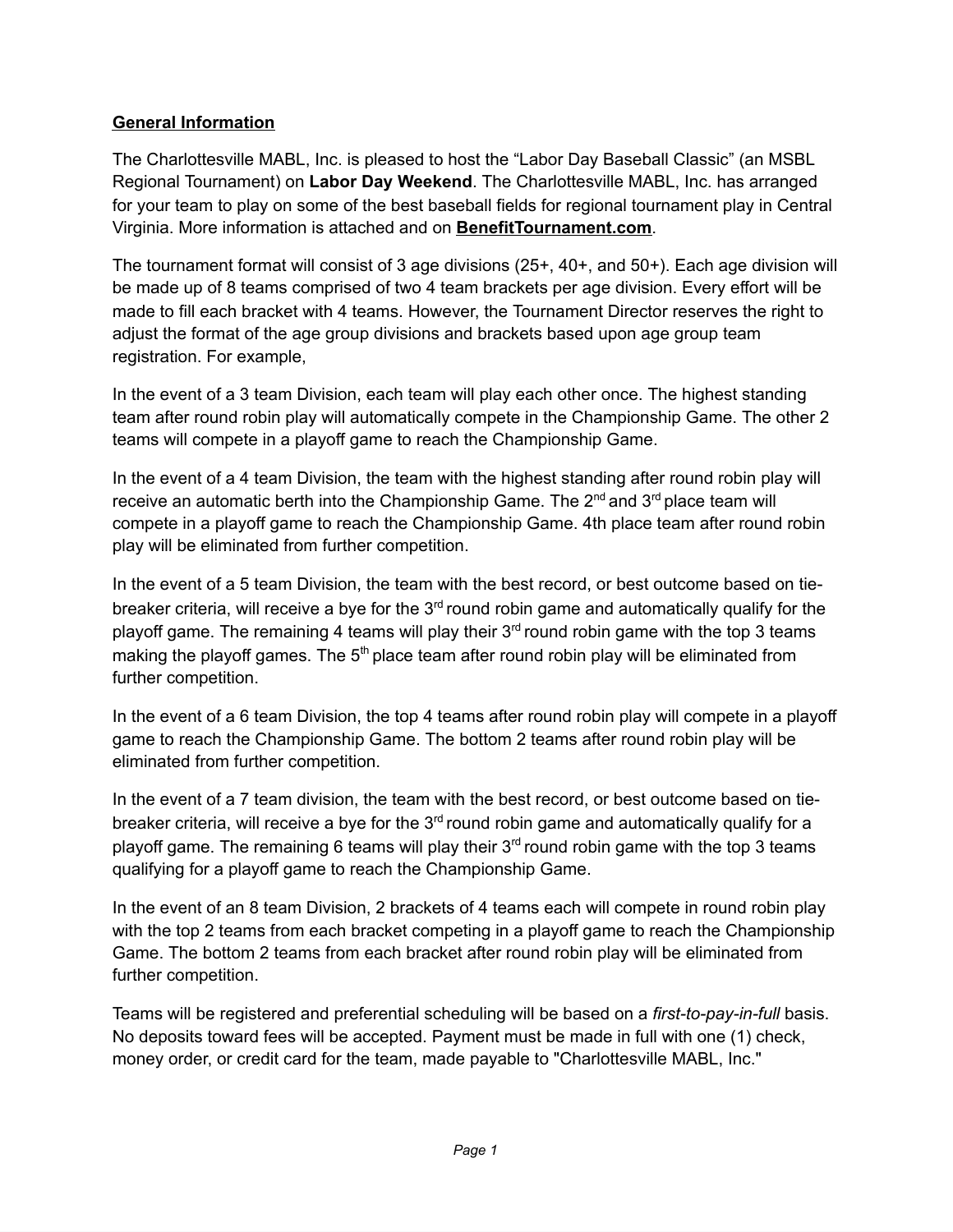# **Registration Fees (no more than 25 players per roster) are as follows:**

Player Entry Fee of \$75.00 per player up to a 15 player minimum roster; any additional player(s) on a team roster over 15 players will be charged \$25.00 per player. All managers are responsible for collection and payment of player fees. These collections are not the responsibility of the Charlottesville MABL, Inc. All player fee payments and team registration forms must be submitted by the team's manager by **August 15<sup>th</sup>**.

## *NO MORE THAN 25 PLAYERS PER ROSTER.*

# Player/Team Registration Fees include:

- 3 Guaranteed Games
- 2 Umpires for Each Game and 3 to 4 Umpires for each Championship games
- Baseballs provided (1 Dozen or 4 baseballs per round robin game)
- Championship Trophy for Each Division Winner
- Championship hats
- Runner-Up Trophy for Each Division Runner-Up
- *MitchellHashFoundation.com* rubber wristbands (to be worn on the glove hand in every game)

Team Check-In is REQUIRED and will be held on September 3<sup>rd</sup> from 6pm to 9pm at tournament headquarters hotel (TBD). Look for an email and text for the "Team Check In" location and address one week prior to the tournament. Please be prepared for check in. Please have your "Team Roster" used as a cover sheet for all your teams "Player Waivers" ready for "Team Check In". Please have ready any additional payment due for last minute roster additions. Each team's Baseballs and wristbands will be provided at "Team Check In."

## **Tournament Rules**

Men's Senior Baseball League (MSBL) Rules will apply except where noted below.

Safety is paramount! Avoid collision by going around or giving oneself up to avoid injury!

All games are 9 innings. No new inning will begin after the 2 hour and 30 minute game time limit, to allow for travel between fields. If the home team is ahead in the game, the last half of the inning is not to be played.

Round Robin Slaughter Rule is 12 runs after 6 innings.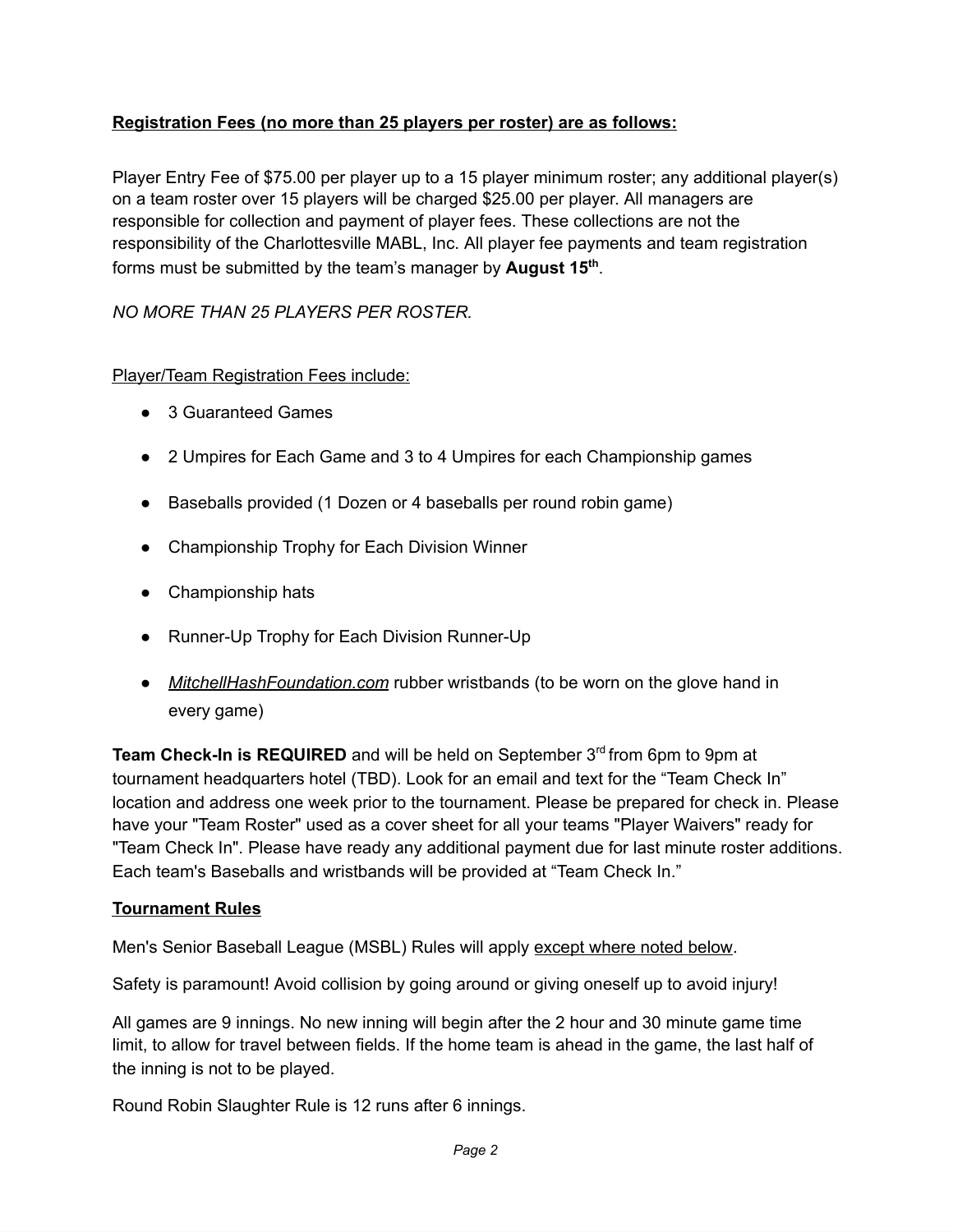Standings will be determined based on the MSBL Tournament Point System (2 points for a win, 1 point for a tie, 0 points for a loss).

Tie Breakers are based upon the below criteria, when/if needed:

- 1. Head-to-Head Competition
- 2. Runs Allowed
- 3. Runs For
- 4. Coin Toss

The top 4 teams in each Division (top 2 teams of a 4-team bracket) will advance to single elimination playoff games. Playoff and Championship games will be played until there is a winner, with no time limits.

Rules regarding bats:

- Only wood bats are permitted.
- Ash, Maple, Hickory, Birch, Bamboo, Oak, or Wood Composite Bats are authorized wood bats.
- No metal handled bats permitted!
- Bats must be no more than -3 weight-to-length ratio.
- First time offense with an illegal bat will result in a recorded out. Subsequent violations will result in the next batter from that team with an illegal bat being ejected and an out recorded.

#### **A Player that's ejected from a game for any reason must sit out his team's next game. A Player that's ejected from 2 games for any reason is expelled from the tournament. No refunds.**

Pitchers cannot re-enter the game in the same inning they were removed. The pitcher can reenter to pitch in a succeeding inning. If removed a  $2<sup>nd</sup>$  time, the pitcher can no longer pitch in the game. The removed pitcher may play other defensive positions during the game.

A pitcher must be removed if he hits 4 batters during a game. The pitcher cannot re-enter a game as a pitcher if removed for hitting batters. The pitcher may play other defensive positions.

Unlimited Defensive Substitutions are permitted.

Adding players to the bottom of the line-up at any point is permitted. However, if a player is injured or is unable to bat in the lineup when batter is due up and there is no substitute who is not already in the hitting line-up to replace the batter, an out will be recorded.

A/B line-ups are permitted beginning at the 10-spot in the hitting line-up.

All Hitters, On-Deck Batters, and Base Coaches are required to wear batting helmets.

Teams are NOT required to bat 10 batters.

Alcohol and/or any Tobacco Product use are not permitted at any facility. The team will forfeit said games with a 9 to 0 loss. The infringing player will be expelled from the game, without any refunds of fees. Subsequently, the team may continue to play the remaining scheduled games.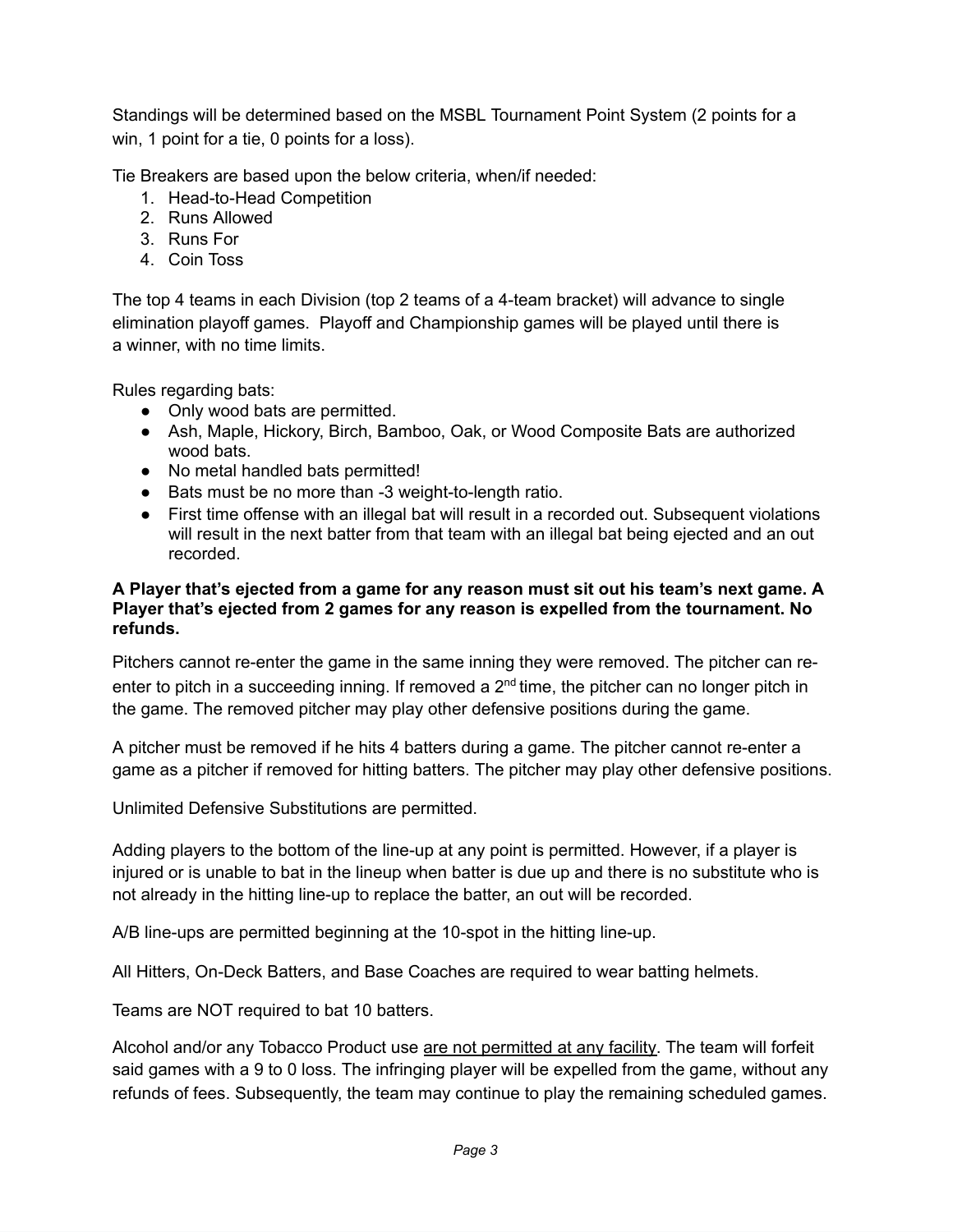## **"Soft-Toss" against fencing is prohibited at each facility.**

Participating teams are responsible for retrieving all foul and home run baseballs.

Only 1 dozen baseballs will be provided to each team for round-robin games. Baseballs will be provided for playoff games and the Championship Game by tournament umpires. Any additional baseball needs must be provided by the participating teams.

3 baseballs from each team are to be provided to the home plate umpire at the pregame plate conference.

2 designated runners are allowed for any 2 batters in a team's original lineup. These designated runners have to be announced at the umpire's pre-game plate conference.

Speedup rule: When there are 2 outs in any inning and the pitcher or catcher of the hitting team are on base, the team hitting must use their last batted out player to run for the pitcher or catcher that are on base. This is in an effort to keep all round robin games moving along so we're not forced to use our tournament round robin game time limit rule.

Removal of all trash from dugouts following each game and disposing of it properly is the duty of the team leaving the dugout.

Both Team Managers must call in the final score to the Tournament Director immediately upon completion of any game to **434-806-5859**. If the Tournament Director is unable to answer their phone, leave the winner of your game and the score on voicemail.

Playoff eligible teams will be notified as soon as possible with playoff game time and field location. Please be patient until all games are completed and scores are submitted. Out-oftown teams who have been eliminated from the playoff game will be notified first.

Failure to follow these rules could result in expulsion from the tournament with forfeiture of all player/team tournament fees.

Team Managers are responsible to ensure each player is familiar with and abides by these rules.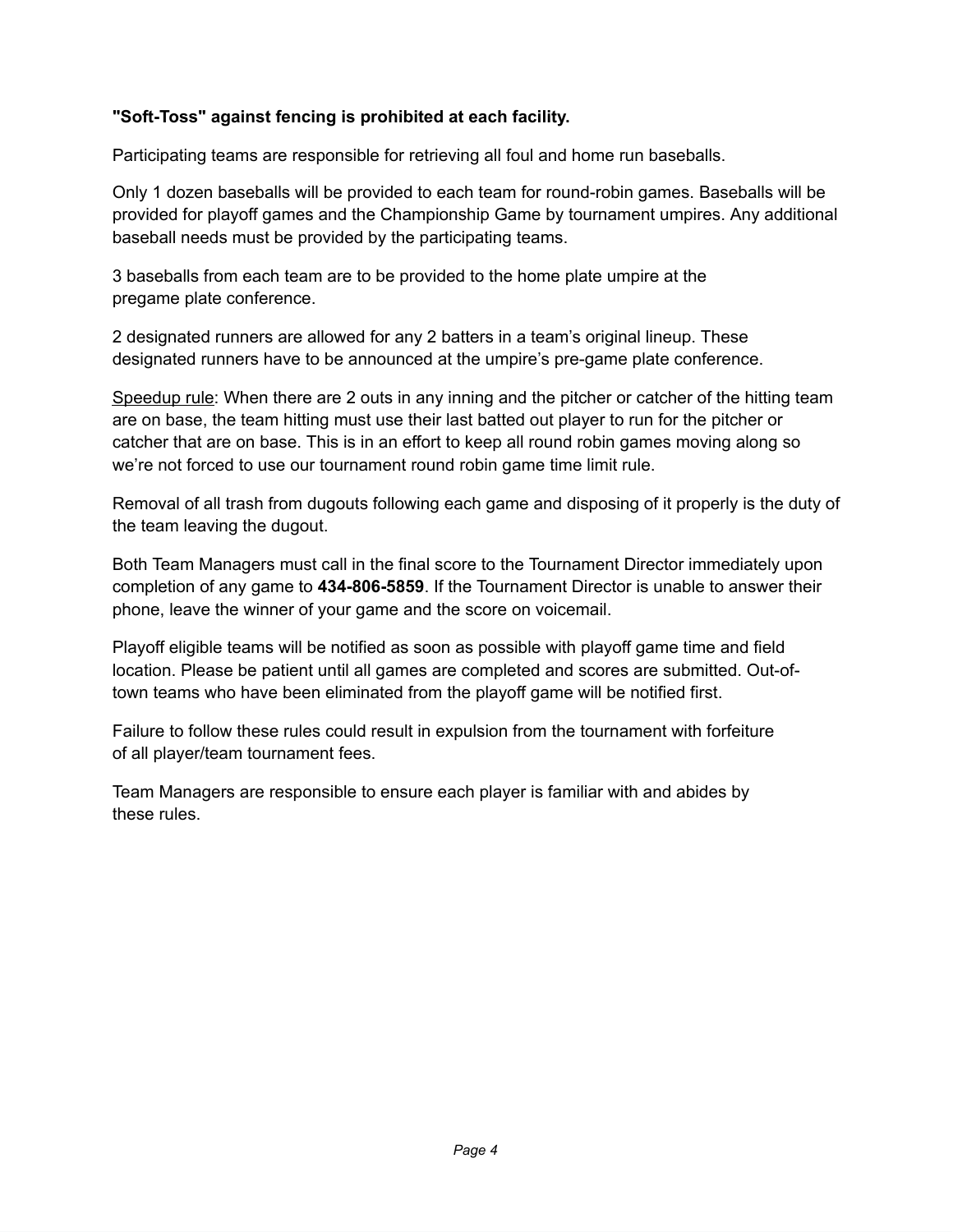## **Tournament Policies**

Age eligibility is determined by age as of **December 31 <sup>s</sup>**<sup>t</sup> of the year of the tournament. Any team using a player who is not an MSBL member or who is under the minimum age for the division in which they are participating, without having an approved waiver for MSBL membership or meeting the minimum age, will be considered ineligible. This will result in forfeiture of any and all games in which the ineligible player participated. The team will forfeit said games with a 9 to 0 loss. The ineligible player will be expelled from the tournament, without any refunds of fees. Subsequently, the team may continue to play the remaining scheduled games.

All players must carry on their personal photo identification in the form of a state issued driver's license, passport, or military identification card in the event of any inquiry. There will be no more than 2 age waivers for players allowed per each team roster per each age division. Age waived players cannot pitch.

Each Team Manager must go to **BenefitTournament.com** and complete, sign and return the following via email, postal mail, fax, or by hand at team check-in on September 3rd:

- Roster Template Download
- Team Participation Agreement
- Individual Player Waivers

Tournament Director:

David Hash, c 434-806-5859, f 801-681-0286, [davidleehash@gmail.com](mailto:davidleehash@gmail.com) 3500 Marlboro Ct · Charlottesville VA 22901

Player and Team Waiver and Liability Policy: By registering and participating in the Labor Day Baseball Classic, an MSBL Regional Baseball Tournament, each participating team, player, manager, coach, and/or team spectators realize that the total responsibility for any injury, accident, incident, illness, or death to any person on the team or damage or destruction of property of the team while participating in Tournament activities, games, practices, or functions, including, but not limited to any Charlottesville MABL, Inc. and its League Officer(s), Tournament Director(s), Tournament Committee, and League Member(s). Mandated or scheduled functions are solely the responsibility of the individual players and teams. Teams, Managers, and Players fully realize that any loss or damages to personal property are the team's responsibility. Any loss(es) or damage(s) to fields or hotels precipitated by a Team, Manager, and/or Player, shall be the team's responsibility.